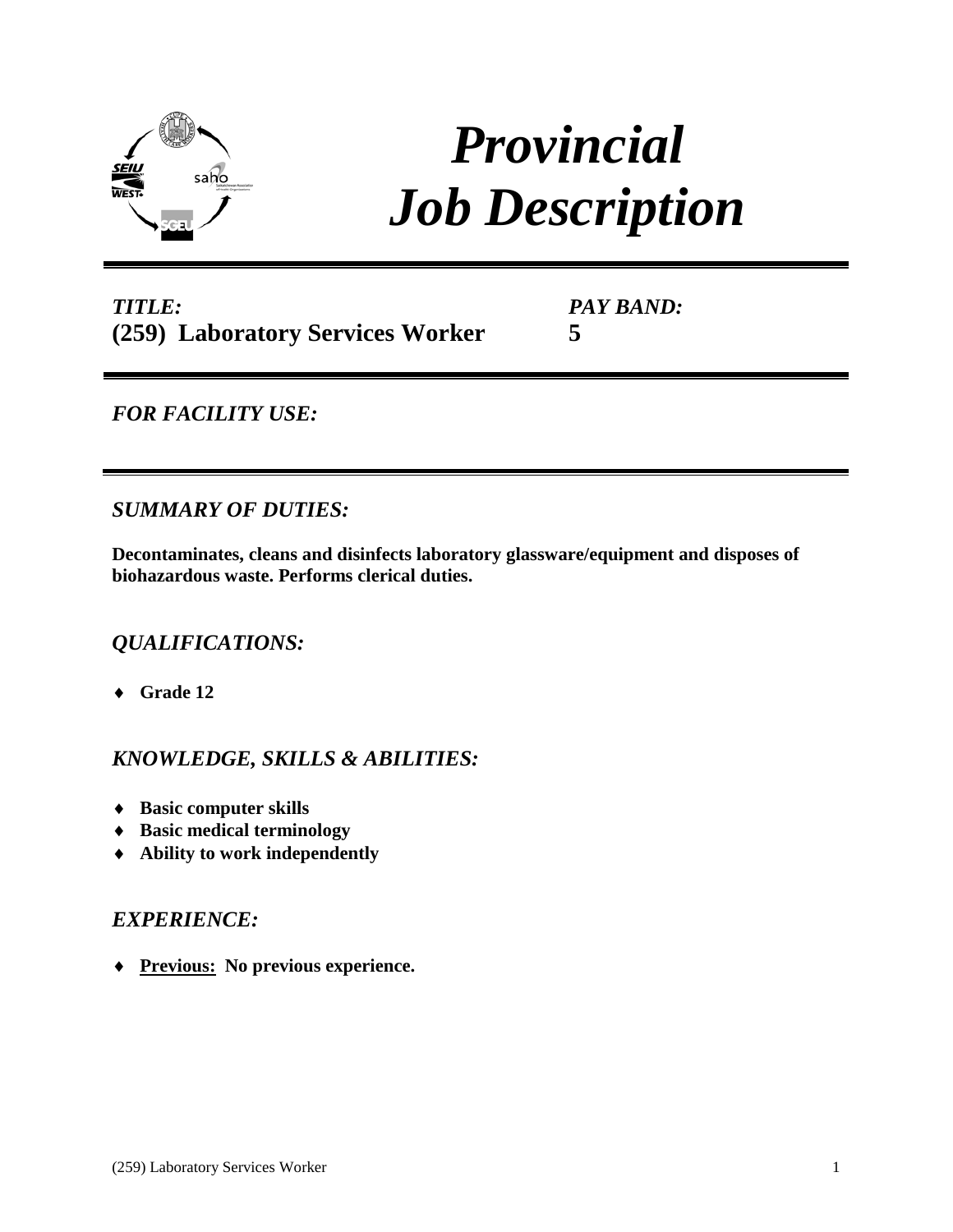## *KEY ACTIVITIES:*

#### **A. Decontaminate / Clean / Disinfect**

- ♦ **Collects, disinfects, sterilizes, cleans, sorts, and returns glassware/plastic ware and supplies.**
- ♦ **Cleans and disinfects work area(s) and various equipment (e.g., autoclaves, fridges, processors, freezers, counters, shower).**
- ♦ **Collects contaminated/biohazardous waste and ensures proper decontamination and disposal, as per departmental procedures and policies.**

#### **B. Clerical**

- ♦ **Prints labels.**
- ♦ **Files photocopies, scans and faxes reports.**
- ♦ **Files slides.**
- ♦ **Receives and logs specimens.**
- ♦ **Prepares specimens for shipping.**
- ♦ **Performs data entry.**
- ♦ **Receives and delivers mail.**

#### **C. Related Key Work Activities**

- ♦ **Conducts regular checks to ensure inventory is adequate.**
- ♦ **Orders and stocks supplies, including reagents.**
- ♦ **Disposes of expired reagents and other date-sensitive products.**
- ♦ **Maintains daily/weekly record of reagents prepared and equipment cleaned.**
- ♦ **Records temperatures of fridge/freezer/paraffin for quality control.**
- ♦ **Mails out supplies and requisitions to physicians' offices (e.g., cytology, pathology, histology).**
- ♦ **Maintains slide inventory (retrieval and filing).**
- ♦ **Prepares formalin jars.**
- ♦ **Performs quality control procedures on sterilization and glass wash equipment.**
- ♦ **Maintains quality control logs.**
- ♦ **May show others how to perform tasks or duties by familiarizing new employees with the work area and processes.**
- ♦ **Packages/wraps instruments/equipment for sterilization, where required by the job.**